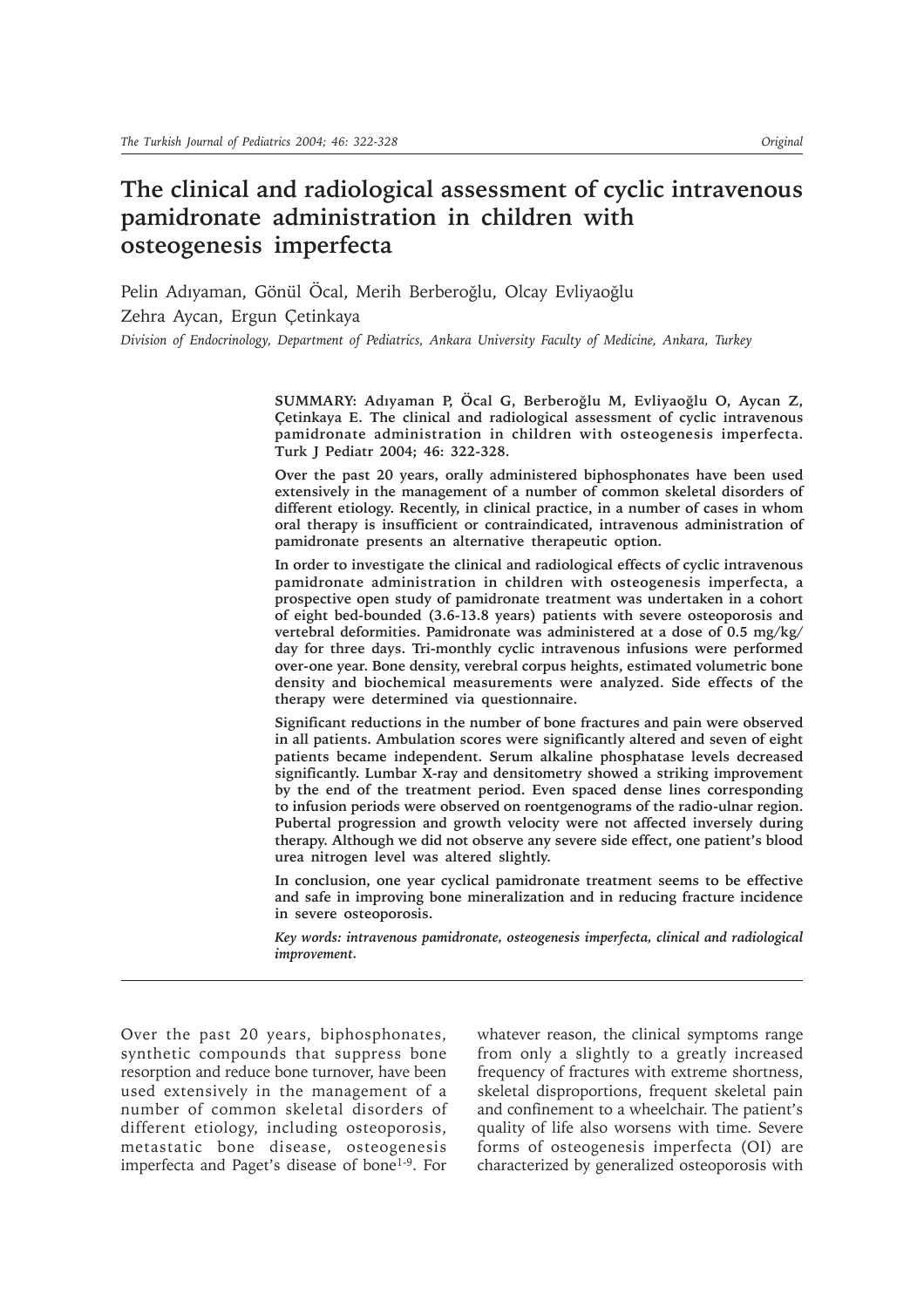multiple fractures, chronic bone pain, progressive loss of mobility and deformity, which increase with time, particularly in childhood. Disability in these patients has remained severe<sup>5</sup>. Orally administered biphosphonates have a very low bioavailability (0.3-6%) and may induce gastrointestinal disturbances during the treatment period<sup>10</sup>. Recently, in clinical practice, in a number of cases in whom oral therapy is insufficient or contraindicated, intravenous (IV) administration of biphosphonates presents an alternative therapeutic option in OI4,5,10-15. In the skeleton, biphosphonates bind strongly to hydroxyapatite crystals, are locally released and are taken up by bone cells, remain embedded in bone for a long period, and can be released again slowly during bone remodelling. About 50% of an IV administered therapeutic dose concentrates selectively in the skeleton, while the rest is excreted unchanged in urine<sup>16</sup>. Determination of the serum concentrations of pamidronate over a sufficiently long period to fully characterize its disposition remains difficult. The long-lasting retention in the body results in low serum concentrations. Consequently, the design of therapeutic regimens is mainly based on clinical data. Although there is extensive experience with their use in adults, there is very little experience with their use in children. This study was designed to assess the clinical and radiological effect of cyclic IV administration of pamidronate treatment for on year in eight children with osteogenesis imperfecta.

# **Material and Methods**

Since January 2000, this prospective pilot, open study has recruited eight children with osteogenesis imperfecta (OI) who have completed at least one year of treatment. There were five girls and three boys, age range 3.62- 13.8 years. Five had type III and three had type IV OI. All children had severe osteoporosis with a history of multiple fractures and all were below the 3rd percentile in height for age. All had severe restriction of ambulation with confinement to a wheelchair or to being carried at all times prior to treatment and chronic bone pain with sleep disturbance. Two patients had undergone previous surgical instrumentation procedures. One patient had intramedullary rod insertion in the long bones. The other patient had severe skeletal deformities indicating she needs more reconstructive orthopedic surgery. Before starting the therapy, expected effects of pamidronate infusion and probable side effects were explained in detail to all patients' legal guardians. Written consent was obtained from them and from the child where appropriate.

# **Treatment**

Disodium pamidronate (Aredia, Novartis Pharma AG, Basle, Switzerland) was diluted in 150-250 ml of isotonic saline and administered by slow intravenous infusion over a two-hour period on each of three consecutive days. The dose was 0.5 mg/kg per day and 1.5 mg/kg per cycle. Overall they received four cycles at a cumulative total dose of 6 mg/kg per year. The dose given was based on that used previously in other pediatric reports of treatment of osteogenesis imperfecta. The duration of therapy was thus far one year for all patients. The patient's calcium intake was regularly evaluated and was maintained at 600 to 800 mg per day through diet and supplementation. Their vitamin D intake was at least 4000 IU per day.

#### **Measurements**

#### *Clinical Evaluation*

Clinical evaluation, including assessment of anthropometric variables and pubertal development, was performed at each admission for pamidronate infusion. Accurate records were used in evaluating the growth rate before treatment. The subjects' mobility and ambulation were assessed using a five paint scale as follows: 0 (bed- or wheelchair-bound), 1 (standing with aids, but not functionally mobile), 2 (able to take a few steps with or without aids), 3 (able to walk short distances with or without aids), 4 (independent walking) $17$ . Fracture data were collected as recounted by the subjects and confirmed by review of radiographs. Annual fracture rate was determined at 0, 6 and 12 months. Patients were monitored closely for clinical side effects and skeletal pain at every cycle.

#### *Biochemical Measurements*

Immediately prior to each infusion of disodium pamidronate, complete blood count (CBC), electrolytes, BUN, creatinine, calcium, phosphate, ALT, AST, alkaline phosphatase (AP), full urine analyses and urine calcium and creatinine levels were analyzed and repeated after 1, 2, 3 and 7 days. In order to evaluate hypercalciuria, calcium/ creatinine ratio was analyzed.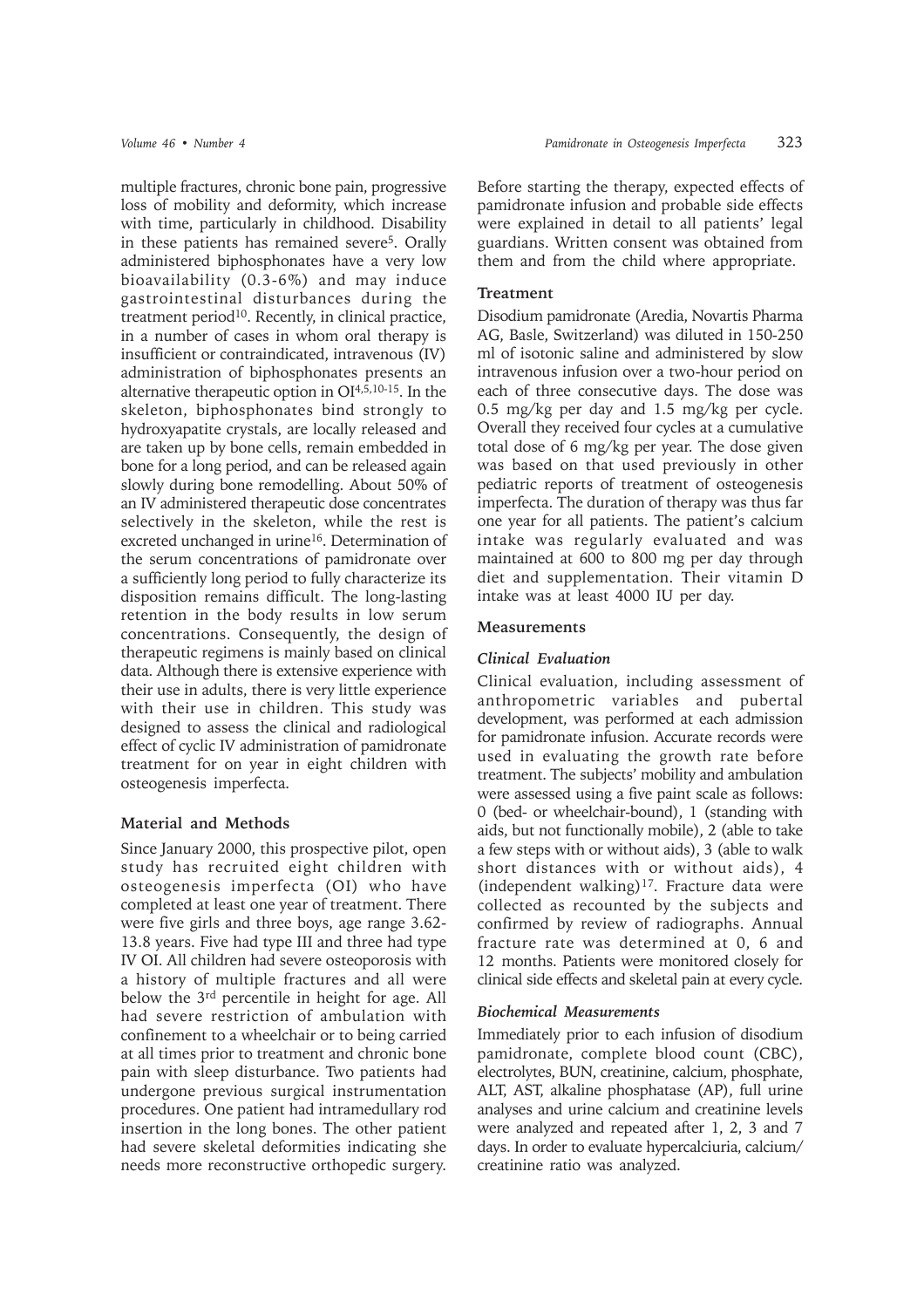### *Radiology*

Roentgenogram of the upper and lower limbs, hand-wrist and spine (lateral views) were obtained at the beginning and at 6<sup>th</sup> and 12<sup>th</sup> months. All roentgenograms were examined on an ongoing basis by a radiologist at Ankara University, Faculty of Medicine, Department of Radiology, and he was unaware of the treatment status of the children.

# *Bone Density*

Areal bone mineral density (BMD)  $(g/cm^2)$  of the second to fourth lumbar spine  $(L_2-L_4)$  was assessed by dual energy X-ray absorptiometry (Norland DEXA model XR-36; 394 A040; coefficient of variation 1%). Standard deviation scores (Z score) were calculated with our unpublished gender- and age-matched data. Estimated volumetric BMD  $(g/cm^3)$ , a function of bone mineral content (g) per volume of bone  $(cm<sup>3</sup>)$ , was calculated assuming that the spine is cylindrical ( $\pi$  x radius<sup>2</sup> x height)<sup>14,18-20</sup>. The radius was derived from the width of the vertebra as measured by dual energy X-ray absorptiometry software.

#### *Statistical Analyses*

Analysis of data was performed using the SPSS 9.0 software (SPSS Inc., Chicago, IL). Differences in mean values were assessed by the Mann-Whitney rank-sum test.

# **Results**

The clinical and biochemical characteristics of the patients are shown in Table I.

324 *Adıyaman P, et al* The Turkish Journal of Pediatrics • October - December 2004

### *Clinical Outcome*

Bone pain ceased in all patients after the first cycle. This was the first positive clinical outcome observed. While fracture rate was 3.80±1.21 per year at the onset of therapy, none of the patients had new fractures during this one-year therapy period. All of these eight patients were immobile and bed bounded with score 0 at the beginning of the therapy. Five patients had score 2 at the end of second cycle and progressed to score 4 by the end of year. Two of them showed slower progression compared to others and scored 3 at the end of the year. One patient was score 1 after the last infusion. This patient was the oldest patient (aged 12.8 at the onset of therapy) and she had fixed flexion deformities at hip, knees and ankles prior to treatment. She still needs reconstructive surgery for these deformities. These deformities did not alter during therapy and at the end of the year she was hardly able to bear weight.

Seven patients were prepubertal and the oldest patient was at Tanner stage 2 before treatment. At the end of one year this patient's pubertal stage was at Tanner 3 and the others were still prepubertal. The growth rate was not affected inversely during this therapy. Their height standard deviation score (HSDS) was increased by a mean of  $-5.60\pm3.30$  to  $-4.40\pm3.20$ (p<0.01). A positive HSDS gain was obtained during this therapy  $(0.62 \pm 0.25)$ .

# *Biochemical Measurements and Side Effects*

Before the treatment all patients' biochemical analyses were in normal range except for high AP levels, After the one-year treatment period,

**Table I.** Clinical and Biochemical Characteristics of the Patients at the Onset and at the End of Pamidronate Therapy

|                                  | $\sigma$ - $\sigma$ and at the $\sigma$ and $\sigma$ radiational incrups |                                   |              |
|----------------------------------|--------------------------------------------------------------------------|-----------------------------------|--------------|
|                                  | Onset of therapy                                                         | At the end of one year            | Significance |
| Annual fracture rate             | $3.80 + (-1.21)$                                                         | $\left( \right)$                  | P < 0.01     |
| Height SDS                       | $-5.60 + (-3.30)$                                                        | $-4.40+/-3.20$                    | P < 0.01     |
| Increment of HSDS                |                                                                          | $0.58 + (-0.26)$                  |              |
| Ambulation score                 | 8 cases: 0                                                               | 5 cases: 4; 2 cases: 3, 1 case: 1 |              |
| Bone pain                        | 8 cases                                                                  | None                              |              |
| $Ca \ (mg/dl)$                   | $9.63 + (-0.44)$                                                         | $9.81 + (-0.34)$                  | p > 0.05     |
| $P$ (mg/dl)                      | $5.15 + (-0.44)$                                                         | $5.16 + (-0.53)$                  | p > 0.05     |
| Serum AP $(IU/I)$                | $331.50+/-113.39$                                                        | $258.83 + / -75.68$               | P < 0.05     |
| $BMD$ (L2-L4)                    | $0.350+/-0.120$                                                          | $0.470 + (-0.200)$                | P < 0.05     |
| BMD Z score                      | $-3.825+/-1.54$                                                          | $-1.482 + (-1.676)$               | P < 0.05     |
| Increment of BMD Z score         |                                                                          | $1.87 + (-2.27)$                  |              |
| Vertebral corpus height (mm; L2) | $14.80 + (-9.01)$                                                        | $23.40 + (-8.29)$                 | P < 0.05     |
|                                  |                                                                          |                                   |              |

SDS: standart deviation score; BMD: bone mineral density; HSDS: height SDS.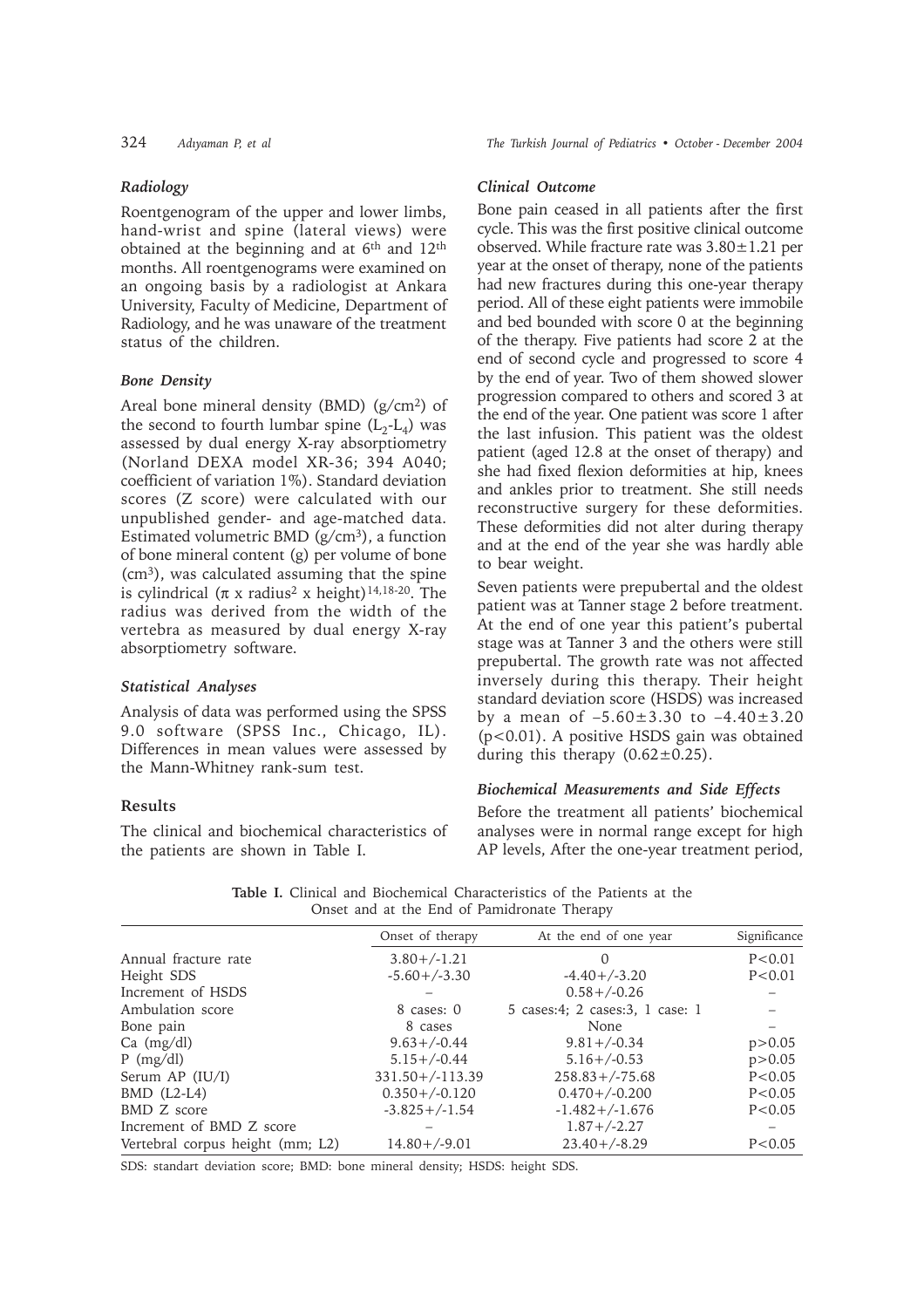mean AP was decreased from 331.50±113.39 to 258.83±75.68 (U/I) (p<0.05). Urea and electrolytes, CBC, and liver function tests remained normal in all patients except one throughout the study. Her urea was increased slightly at the last cycle but it came to within normal range with hydration. Her renal function and renal ultrasound examinations remained normal.

One patient had symptomatic hypocalcemia at the second cycle and he required IV calcium replacement. None of the patients had hypercalciuria throughout the treatment period.

The most common side effect was a transient low grade fever (<38°C) which occurred during and immediately after the first infusion. Some of the patients complained of back and lower limb pain but these flu-like syndrome manifestations were controlled with standard doses of acetaminophen. These side effects did not occur with subsequent infusions.

#### *Radiological Changes*

At the onset of therapy 1/8 had wedge type, 1/8 had biconcave type and 6/8 had both wedge and biconcave vertebral deformities at lumbar vertebral site. No new crush fractures were seen during therapy; instead a significant increase was noted in vertebral height  $(p<0.05)$  (Fig. 1).



**Fig. 1.** Lateral X-ray film of the lumbar spine of a patient before and after one-year cyclic pamidronate treatment. Collapsed vertebral bodies with biconcave deformities are shown with arrow. A remarkable increase in vertebral corpus height and density was demonstrated.

Characteristic dense lines appeared under the growth plates, particularly in the distal forearms (Figs. 2, 3). There were regular spaces between these lines. It was interesting that these lines corresponded with the intervals of cycles, and that in every cycle, one lines appeared (Figs. 2, 3). Systematic surveys of the epiphyses showed no evidence of widening or rachitism. Bone age was not affected inversely and was associated with the growth rate and not with the change of metaphysis.



**Fig. 2.** A radioulnar roentgenogram of a patient who was administered two cycles of intravenous pamidronate treatment.



**Fig. 3.** A radioulnar roentgenogram of a patient at the end of four cycles of intravenous pamidronate treatment.

#### *Bone Density*

Dual-energy X-ray absorptiometry results are given in Table II. All patients had low bone mineral density at the beginning of therapy. During one year IV cyclic pamidronate therapy, BMD  $L_2$ - $L_4$  increased by a mean of  $0.350 \pm 0.120$ to  $0.470 \pm 0.200$  (g/cm<sup>2</sup>) (p < 0.05). An improvement in Z score from a mean of  $-3.825 \pm 1.540$  to  $-1.482 \pm 1.676$  was found (p<0.05). There was a significant increment in mean vertebral height  $(L_2)$  (14.80±9.01 to 23.40±8.29; p<0.05). An improvement in Z score from a mean of  $-3.825 \pm 1.540$  to  $-1.482 \pm 1.676$  was found (p<0.05). There was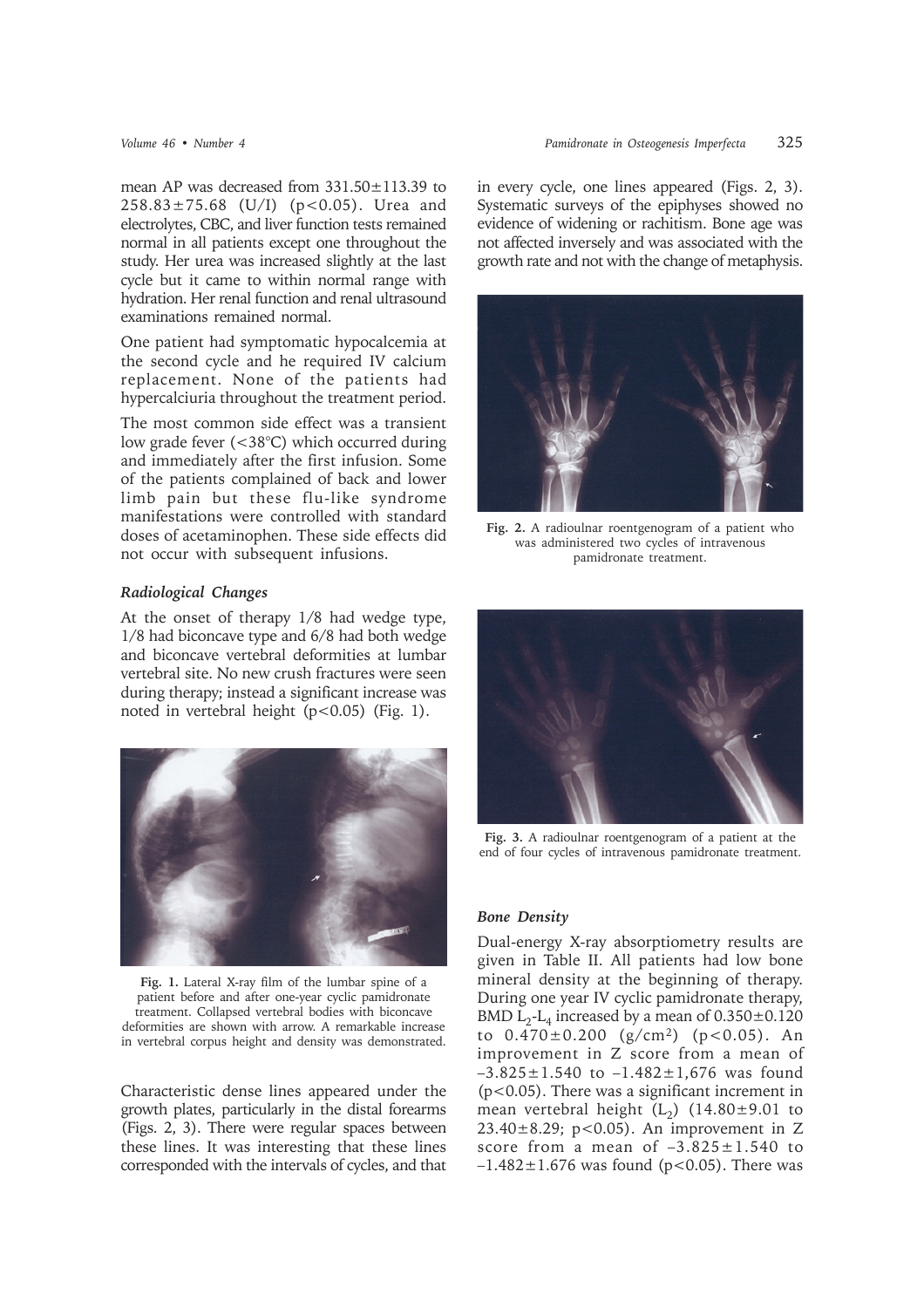| Table                                              |                         | II. Dual-energy X-ray Absorptiometry and Radiologic Measurements |                                        |
|----------------------------------------------------|-------------------------|------------------------------------------------------------------|----------------------------------------|
| Lumbar spine $(L_2-L_4)$                           | Month                   | Mean±SD (range)                                                  | Increment $(\%)$                       |
| Bone area (cm <sup>2</sup> )                       |                         | $21.37 \pm 10.34$ (9.67-39.13)                                   |                                        |
|                                                    | G                       | $20.71 \pm 11.97$ (10.67-37.90)                                  | $88.89 \pm 26.22$ (50.67-110.34)       |
|                                                    | $\overline{2}$          | $25.04 \pm 10.30(14.38 - 41.64)$                                 | $121.82 \pm 14.28$ (106.41-148.71)     |
| Bone mineral content (g) (BMC)                     |                         | $8.46 \pm 7.28$ (2.16-23.63)                                     |                                        |
|                                                    | 6                       | $11.90 \pm 9.01$ (2.69-23.91)                                    | $118.35 \pm 11.49$ (101.18-125.23)     |
|                                                    | $\overline{2}$          | $13.26 \pm 11.51$ (4.02-39.09)                                   | $159.50 \pm 21.38$ $(131.45 - 186.15)$ |
| Areal bone density (g/cm <sup>2</sup> ) (BMD)      |                         | $0.350 \pm 0.120$ $(0.224 - 0.604)$                              |                                        |
|                                                    | ဖ                       | $0.440 \pm 0.160$ $(0.252 - 0.631)$                              | $119.65 \pm 13.48$ (104.50-133.62)     |
|                                                    | $\overline{\mathbf{C}}$ | $0.470 \pm 0.200$ $(0.282 - 0.867)$                              | $131.38 \pm 15.37$ (106.82-149.43)     |
| Estimated bone volume (cm <sup>3</sup> )           |                         | 59.15 ± 40.17 (20.29-140.78)                                     |                                        |
|                                                    | ం                       | $58.82 \pm 50.44$ (24.83-131.88)                                 | $89.38 \pm 36.23$ (38.06-122.35)       |
|                                                    | $\overline{2}$          | 78.46±41.56 (36.17-149.36)                                       | $142.07 \pm 26.18$ (123.53-178.27)     |
| Estimated volumetric bone density $(g/cm3)$ (vBMD) |                         | $0.130 \pm 0.02$ (0.107-0.168)                                   |                                        |
|                                                    | ١C                      | $0.240 \pm 0.180$ (0.108-0.181)                                  | $163.31 \pm 106.53$ (101.50-322.63)    |
|                                                    | $\mathcal{C}_{1}$       | $0.150 \pm 0.04$ (0.110-0.242)                                   | $114.01 \pm 16.53$ (97.73-143.96)      |
|                                                    |                         |                                                                  |                                        |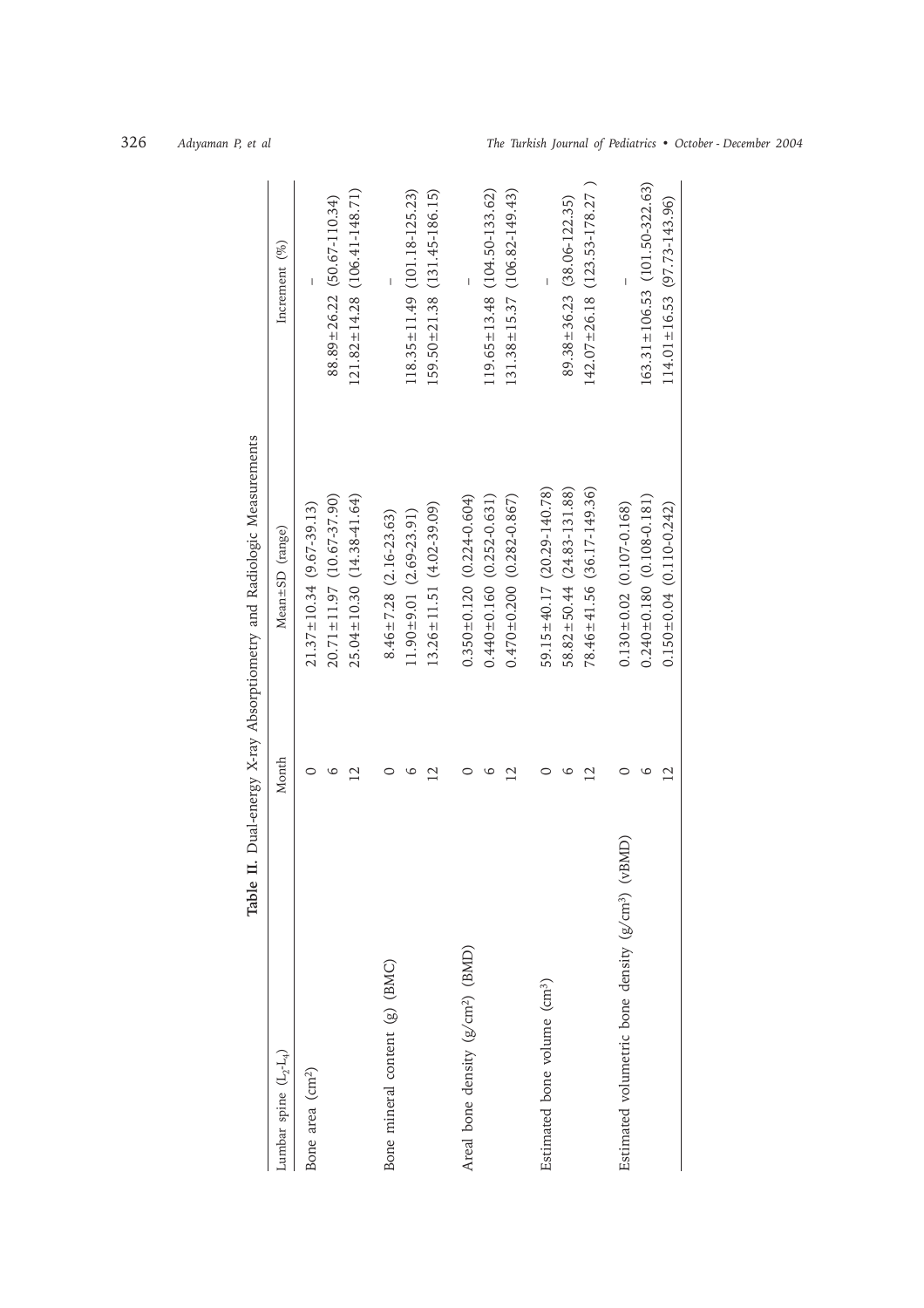a significant increment in mean vertebral height  $(L_2)$  (14.80±9.01 to 23.40±8.29; p<0.05). During treatment BMD, estimated volumetric BMD and estimated bone volume showed a significant increment ( $p < 0.05$ ). There was a mean increase in vertebral length at  $L_2-L_4$  of 110.07±8.13% (100-125%) and a mean increase in vertebral area of  $121.82 \pm 14.82\%$ (106.41-148.71%).

### **Discussion**

Biphosphonate therapy is increasingly used for OI and other childhood osteoporotic conditions; however, the most optimal and practical dosing regimen has yet to be defined. This study used a practical and cost effective regimen consisting of two-hour infusions every three days in one cycle and four cyclic infusions per year, which minimized loss of school hours for children and work hours for the parent. Also the dose is the minumum dose that has been used in the literature<sup>4,5,14</sup>.

Our study demonstrates that tri-monthly cyclic infusions of pamidronate for one year successfully reduced bone turnover and improved bone mineralization. The reduced bone turnover did not affect the bone growth. The pubertal progression of the patients was also not affected during this therapy. The significant improvement in BMD translates to direct clinical benefits with a significant reduction in fracture rates and an increase in the ambulation scores. These children were able to participate more actively during occupational therapy and to achieve independence in their daily activities. The reduction in pain permits more effective physiotherapy, which also positively affects the skeleton and improves the patient's mobility. These findings were consistent with other investigations<sup>5,12-15</sup>. Our oldest patient had the lowest ambulation score because of her flexion deformities. If pamidronate therapy had been initiated early in her life prior to the onset of deforming fractures, her clinical outcome and quality of life could have been significantly improved. We hope she will get better with reconstructive surgery combined with physiotherapy. All of the patients were bed bounded at the onset of pamidronate therapy. Caring for a bed-bounded child without any hope very difficult for parents to handle. At the end of the year, two mothers of six had returned to business.

Characteristic dense lines at anteroposterior radiographs reported previously also appeared under the growth plates of our cases $13,21$ . These sclerotic evenly spaced bands corresponded to the intervals between treatment cycles. Glorieux et al.13 reported that this finding demonstrates the continued growth of bone during therapy. Our patients' growth was not altered during therapy and this finding correlated with other reports<sup>12-15</sup>. Our patients' growth velocity was better than during the untreated period. We suggest that at least a part of this gain was due to the increment of vertebral corpus height.

Areal BMD (cm<sup>2</sup>) is a size-dependent measure and is likely to be distorted by vertebral collapse. In a similar fashion, the validity of our estimates of bone volume would have been compromised by vertebral deformity. The sixmonth increment of volumetric BMD (vBMD) appeared exaggerated compared to one-year vBMD results. However, the improvements in vertebral morphology that were seen with biphosphonate therapy would have tended to minimize rather than exaggerate true improvements in volumetric BMD at one year. It was also interesting that estimated bone volume improved faster than bone area. It could be due to the significant increment in vertebral height. This finding paralleled results in the literature8.

Although we did not observe severe lifethreatening side effects, one of our patient's blood urea nitrogen was slightly altered. This side effect was not reported before. Although we do not have an explanation for this side effect it could have been due to renal excretion of pamidronate. This patient's renal functions and renal sonography remained normal. These findings highlight that patients should be followed up more closely for possible different side effects as they may occur due to individual differences. It was reported before that elimination of biphosphonates from the skeleton is extremely slow<sup>10,22</sup>. Cremers et al.<sup>10</sup> reported that the suppression of bone resorption was progressive with every cycle, and that it not only on the amount of biphosphonate attached to bone but also on the amount of biphosphonate buried in the bone. Plasma decline of pamidronate is highly correlated with renal clearance. Under these circumstances we suggest that it will be useful to follow the patients with BMD without continuing therapy